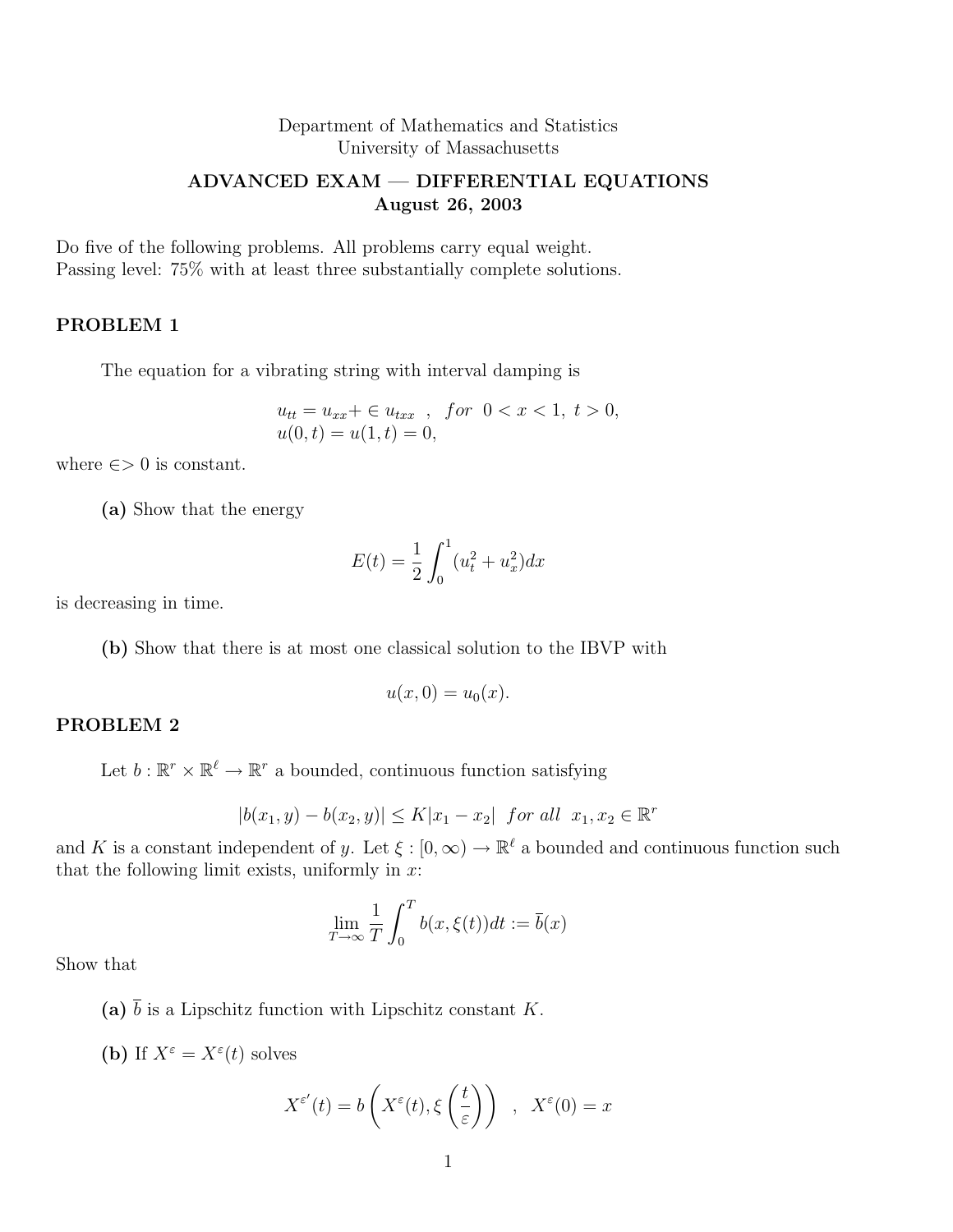and  $\overline{x} = \overline{x}(t)$  solves

$$
\overline{x'}(t) = \overline{b}(\overline{x}(t)), \ \ \overline{x}(0) = x
$$

Then

$$
\max_{t=[0,T']}|X^{\varepsilon}(t)-\overline{x}(t)|\to 0 \quad as \ \varepsilon\to 0
$$

on any finite interval  $I = [0, T]$ 

## PROBLEM 3

(a) Let  $u(x, t)$  be a smooth solution of  $u_{tt} = c^2 \Delta u$  in three dimensions,  $x = (x_1, x_2, x_3)$ , with initial data  $u(x, 0) = f(x), u_t(x, 0) = g(x)$ . For each fixed x, let

$$
I(r,t) = \frac{1}{4\pi} \int_{|\xi|=1} u(x+r\xi, t) \, d\xi
$$

be the spherical mean of u over a sphere of radius r centered at x. Show that for each fixed  $x$ ,  $I(r,t)$  satisfies the radially symmetric wave equation in three dimensions,  $I_{tt} = c^2 \frac{1}{r^2}$  $\frac{1}{r^2}(r^2I_r)_r.$ 

(b) Find the differential equation satisfied by  $J(r, t) = rI(r, t)$ , and use this equation to represent the solution  $u(x, t)$  in terms of the initial data  $f(x)$  and  $q(x)$ .

#### PROBLEM 4

(a) Suppose that  $f(u, v)$  and  $g(u, v)$  are smooth functions of two real variables, and that  $f_v(u, v) < 0$  and  $g_u(u, v) < 0$  for all  $(u, v)$ . Show that if  $(u_k(t), v_k(t))$ ,  $k = 1, 2$  are two solutions of the initial value problem

$$
u' = f(u, v)
$$
  
\n
$$
v' = g(u, v),
$$
\n(1)

and that if  $w(t) = u_1(t) - u_2(t)$  and  $z(t) = v_2(t) - v_1(t)$  are both positive (resp. both negative) at time  $t = 0$ , then  $w(t)$  and  $z(t)$  are both positive (resp. both negative) for all times  $t \geq 0$ .

(b) Show that (1) cannot have a nonconstant, periodic solution. (Hint: assume to the contrary that  $(u_1(t), v_1(t))$  is such a solution with minimal period  $T > 0$ . Assume that the solutions parametrized so that  $u_1(0)$  is the maximum of  $u_1(t)$  and that  $(u_2(t), v_2(t)) = (u_1(t + \tau), v_1(t + \tau))$ where  $u_1(\tau)$  is the minimum value of  $u_1(t)$  on  $0 \le t \le T$ .)

#### PROBLEM 5

Consider the equation

$$
\begin{cases}\n u_t = u_{xx} - u & x \in (0,1) , t > 0 \\
u(x,0) = f(x) & x \in (0,1) \\
u(0,t) = u(1,t) = 0 , t \ge 0\n\end{cases}
$$